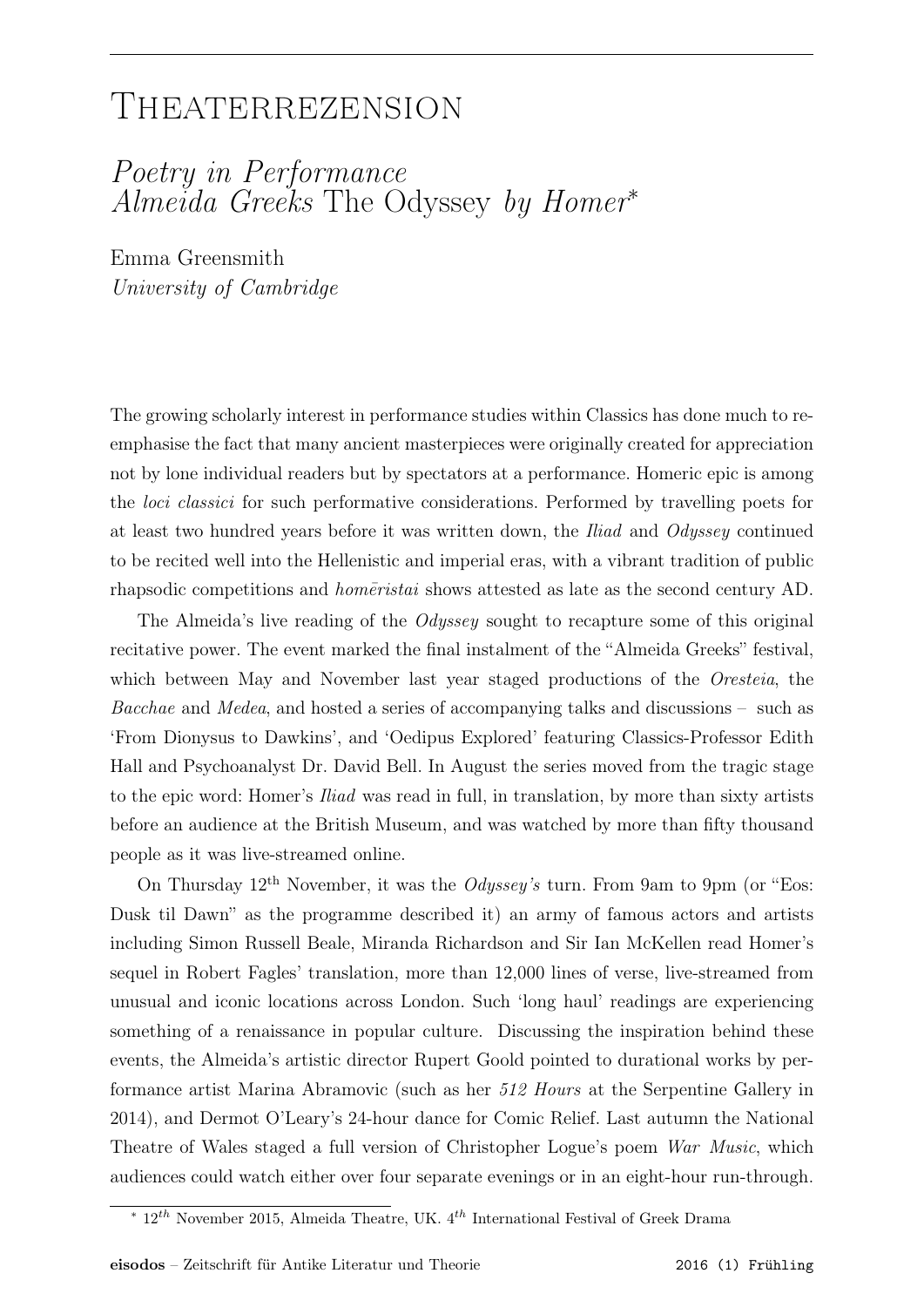Recently Melville's Moby-Dick has been read, complete, in Liverpool and London. And last month, to mark the poignant, posthumous publication of Seamus Heaney's translation of Aeneid VI, poets such as Simon Armitage, Matthew Hollis, Tom Paulin and Jo Shapcott read extracts of the work at the British Library; and Sir Ian McKellen narrated the verses in full on Radio 4's Book of the Week.

Despite such precedents, however, when it comes to the production of ancient works for modern audiences, in general the rule still holds that the more 'dramatic', the better. Theatrical productions of Greek tragedy reach for increasingly elaborate modern re-settings: Aeschylus' Persians at the National Theatre in 2010 took place in a village built for military exercises in the Cold War, and the Almeida's own version of Aeschylus' trilogy was replete with visual and verbal modern references; to House of Cards, Macbeth, the conflict in the Middle East, and at one point even Gilbert and Sullivan. Cinematic adaptations seem to work on the premise that the more blood, guts, gore and glitter one can throw at an ancient work, the more entertaining it will become. The recentlycommissioned BBC series based on Homer's Iliad, and costing c. £2 million per episode, launched with the aim of "rivalling *Game of Thrones*" in size, scale, and special effects.

So the Almeida's Homer readings were, compared to the festival's more 'conventional' tragic productions, something of a risk. Would people come? Would they – could they – remain engaged? The huge success of the Iliad recital has proven that this model could work. But the innovations behind the *Odyssey* reading brought fresh hazards and complications. Rather than being delivered in situ (on the 'stage' of the British Museum), this performance embarked upon its own mini- $Odyssey$  around the city of London. Professor Simon Goldhill began the marathon, walking into the Almeida theatre reading the opening lines of the proem in Greek. Mid-way through book two, the show was on the move: Kate Fleetwood donned a high-visibility jacket and declaimed her passage whilst walking through the streets of Islington. When Telemachus set off in a chariot from Pylos to Sparta, Bertie Carvel hopped into a black cab and headed into the city. For Odysseus' stormy sea adventures, the performers and live audience were carried in a boat along the Thames. Juliet Stevenson read the cyclops episode from – where else? – a capsule in the London Eye. We then returned, like Odysseus, to our 'home' in Islington, with the Ithaca books beginning in the Town Hall and concluding in a 'secret location' – the old concrete shell of the Islington sorting office, now a building site, derelict and atmospheric, as the suitors were slain and the king returned to his throne.

The steps in this geographical tango were only announced on the day. Audiences could either move with the 'cast' through London, try to meet them at certain locations, or follow them online, via the video link and twitter feed or at the 'watching hub' in the theatre foyer. As an ensemble production, the sheer number of readers and places involved meant that opportunity for run-throughs and practices was limited: this was a show that would only come together in the moment of its performance.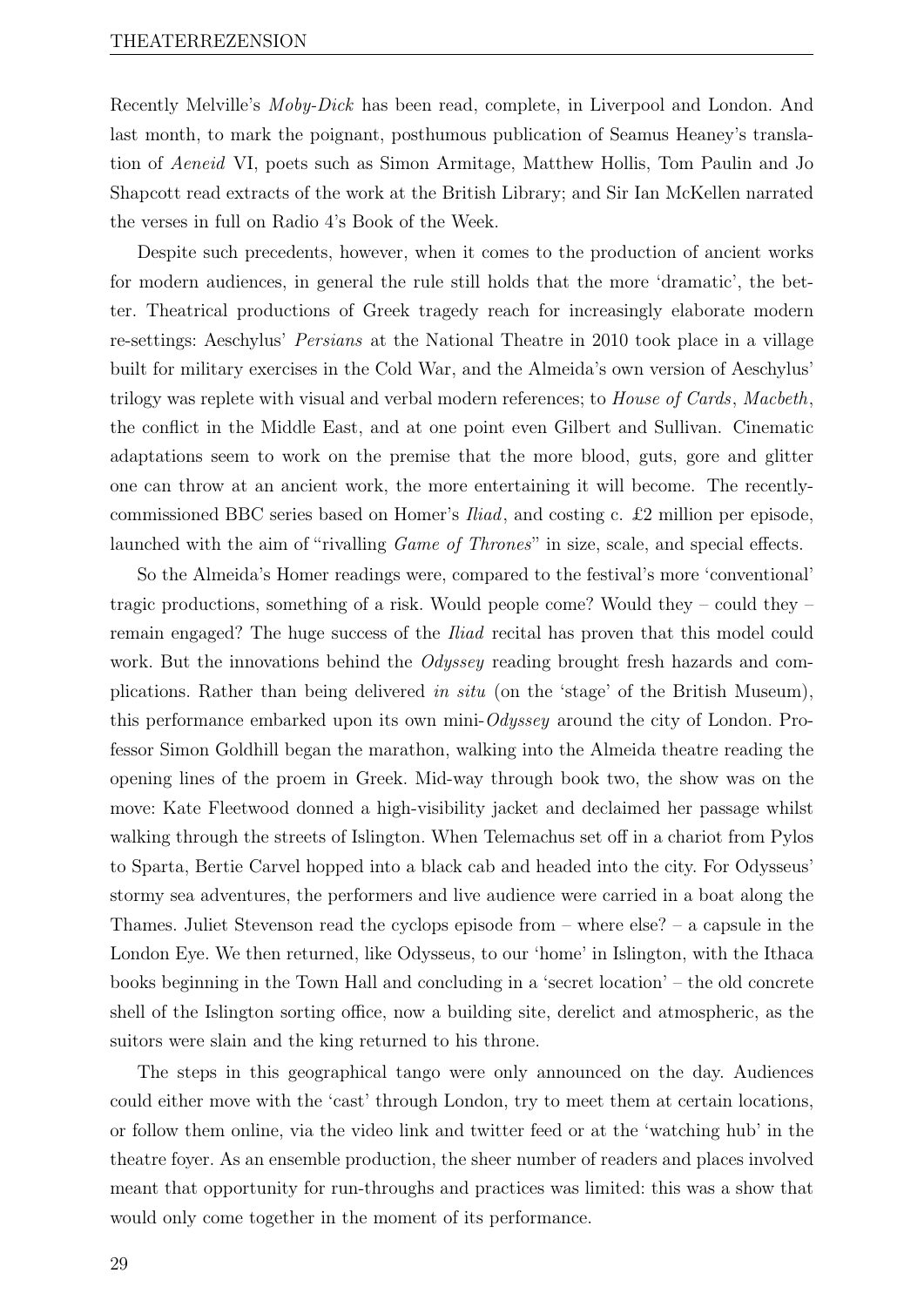

Figure 1

This ambitious model, of 'wandering poets' declaiming on the move, both gave rise to the greatest successes of the day, and caused its most significant problems. On the positive side, the use of multiple locations was as clever as it was bold. After all, whilst the main action of the *Iliad* is concentrated on the plains of Troy, the *Odyssey* is selfconsciously multifarious in its use of space. The dizzying movement between land and sea, palace and Pylos, earthy farmers' huts and ethereal enchanted islands is central to the magic of the poem. Injecting a sense of this movement into an otherwise static recital, and encouraging the audience to make connections between the external locations and the internal settings of the poem (the 'Eye' and the cyclops; Islington and Ithaca; the Thames boat and Odysseus' raft) was an ingenious move. Who says that you have to re-create the Cold War or reference House of Cards to achieve an inventive 'adaptation'? For this  $Odyssey$ , London was turned into the stage, and the mapping of the text onto the city, in those moments, enriched our appreciation of both.

In the same spirit, the technique carried over from the *Iliad* recital of dividing up the text into a host of different readers (fifty-eight in total) produced great energy and impact. The overall effect of multiple performers taking over from one another in turn cannily evoked (whether consciously or not) the ancient rhapsodic technique of 'capping', whereby competing rhapsodes 'answered' one another as they performed their sections of verse. In London as in antiquity, Homeric performance was a culminating, kaleidoscopic experience. This plethora of readers also produced a variety of 'responses'. All performance is, of course, an act of interpretation, and each artist's delivery of his or her passage revealed their personal take on the text; idiosyncratic and impressionistic – even instinctive, due to the very short rehearsal times involved. It was fascinating to see how such distinguished performers responded to the nuances of the poem.

One of the highlights for me was Sir Ian McKellen's gentle waking of Odysseus from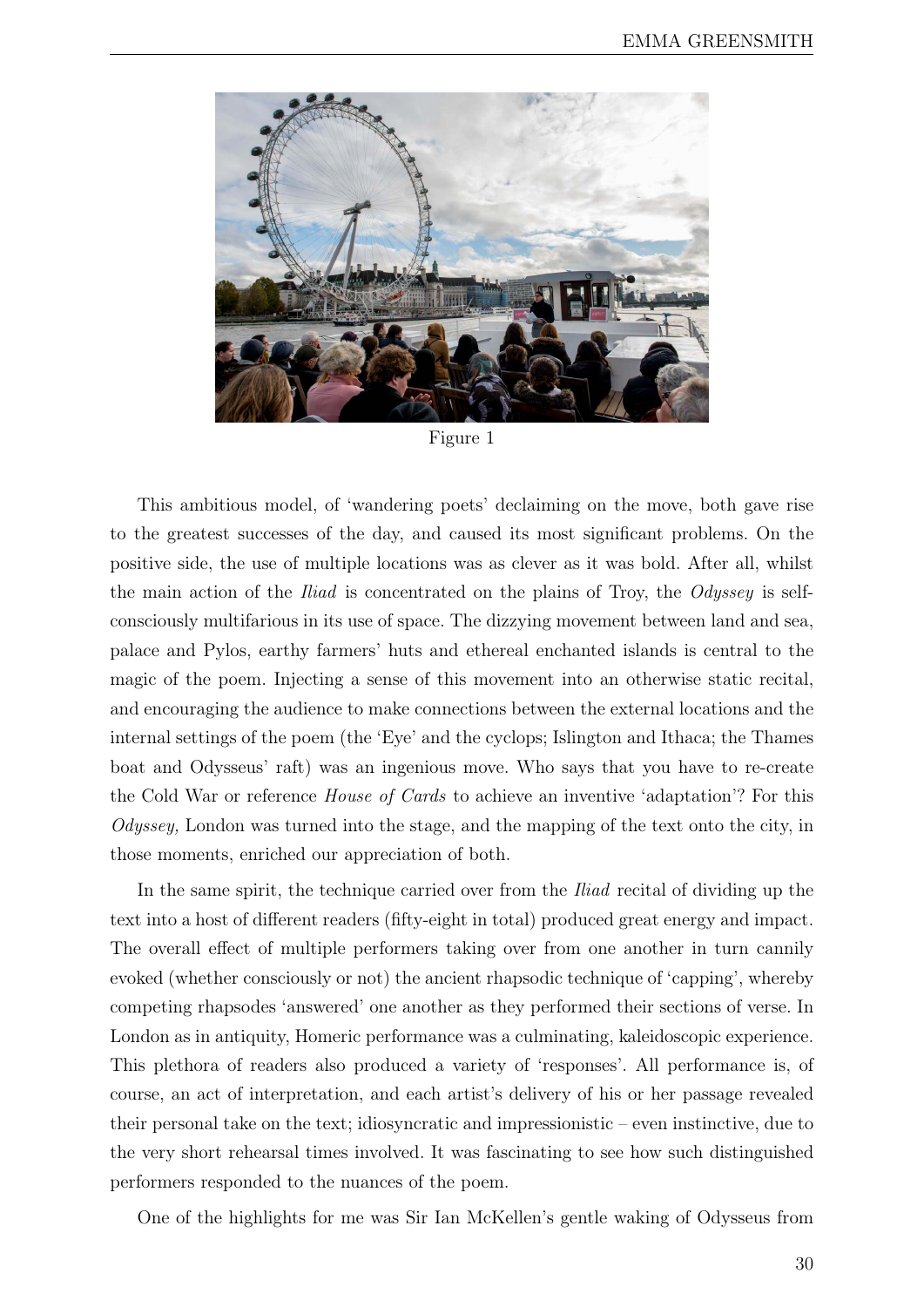

Figure 2

his slumbers on the shore of Ithaca, which captured so beautifully the confusion, wonder, panic and warmth in the hero's gradual realisation that he is home. Scott Handy, who took over from Sir Ian, was equally engaging as he moved us into a more light-hearted, comic mode. Reading the exchange between Odysseus-the-beggar and Eumaeus (Odyssey 14) his 'rustic' rendering of the swineherd's lines – in the sing-song accent of a country-farmer – riffed pleasingly on the tone of Fagles' translation ("what's got into yer head, that crazy plan to mingle w'the mob of suitors?"). After the shift from Town Hall to building site, Andrew Scott made the audience laugh and shudder as the action careered towards the slaughter of the suitors; whilst Lia Williams, channelling the menacing threats of Pallas Athene, narrated the closing battle with a quiet intensity that thrilled us into rapt silence.



Figure 3

That said, the day was not without its frustrations. The multiple locations, whilst creating a major part of the event's allure, also made it disjointed and difficult for an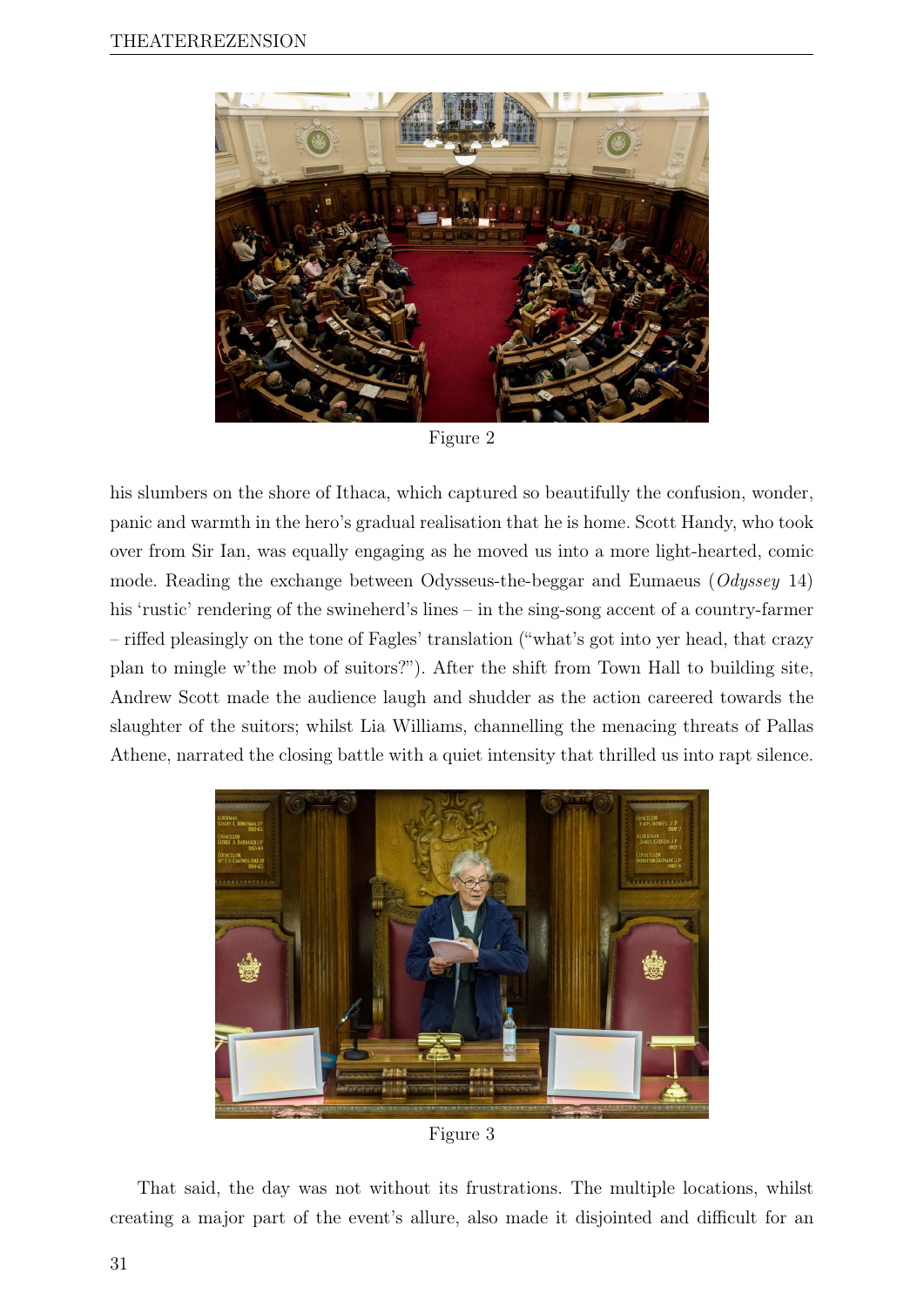audience literally and virtually to follow. For the would-be live listeners in London, the last minute announcement of the programme and subsequent timing delays made it hard to know where the performance was at any given time. Far from the romantic image of a mass audience on the move, traversing London with the performing poet, the reality was a much less convivial process of queues and confusion; waiting outside the Town Hall in the cold, hoping that the ship would sail in soon. The online streaming was presumably intended to circumvent this problem. Unfortunately, this suffered from frequent technical glitches. The sections read on the double decker bus were almost incomprehensible to those watching online, cutting out every few minutes, and Lia Williams' powerful delivery of the final verses was nearly lost to the audience in the foyer due to a prolonged stint of buffering. These slip ups, negotiated in good grace by the production team, had a certain charm and humour. As one audience member commented afterwards, there was a sense in which such moments of confusion "humanised" the production, and contributed to the spontaneous, unpredictable energy of the day. I could not help but feel however that part of the thrill of such marathon readings is the opportunity for the audience to 'be there' for the duration; to listen – either in person or online – continuously and intensely, as the hours melt away and captivated attention veers towards borderline discomfort and back again. The frequent changes of location, and the inevitable technological hiccups that accompany filming 'on the move', cut this experience up into chunks; and the breaks and jolts punctured just some of the magic that would have come with hearing the *continuous* epic song.

In the same way, the multiplicity of readers, whilst providing a stimulating range of responses, also produced a disparity in listening experience; particularly since some readings simply worked better than others. Jessica Brown Findlay's recital showed her nerves; and consequently some of the emotional subtleties of her passage, which included the touching and telling moment of Eumaeus laying down a cloak for the beggar, fell flat. Jeremy Irvine veered too far the other way, over-acting where the text called for restraint. As he narrated the suitors' response to Telemachus' return, his distortion of the cautious speech of the 'good suitor' Amphinomus into a boisterous battle cry meant that the sensitivities of this intriguing character were not quite communicated to the audience.

Despite such minor shortcomings, there is no doubt that this will be remembered as a unique and exhilarating performance experience. Rupert Goold and his team deserve plaudits for the scale and ambition of their vision, a spoken rhapsody which succeeded above all in reminding us how powerful recitative readings can be. Stripped of all trappings of theatricalisation, Homer's Odyssey came to life in London, and was made relevant to a new audience in all of its long, formulaic splendour. Amidst the modern landscape of London and the technological pizazz of live-streaming, the event therefore did have something essentially ancient at its core. It offered a taste of what it would have been like to hear epic poetry narrated aloud, by travelling poets and competitive bards, in